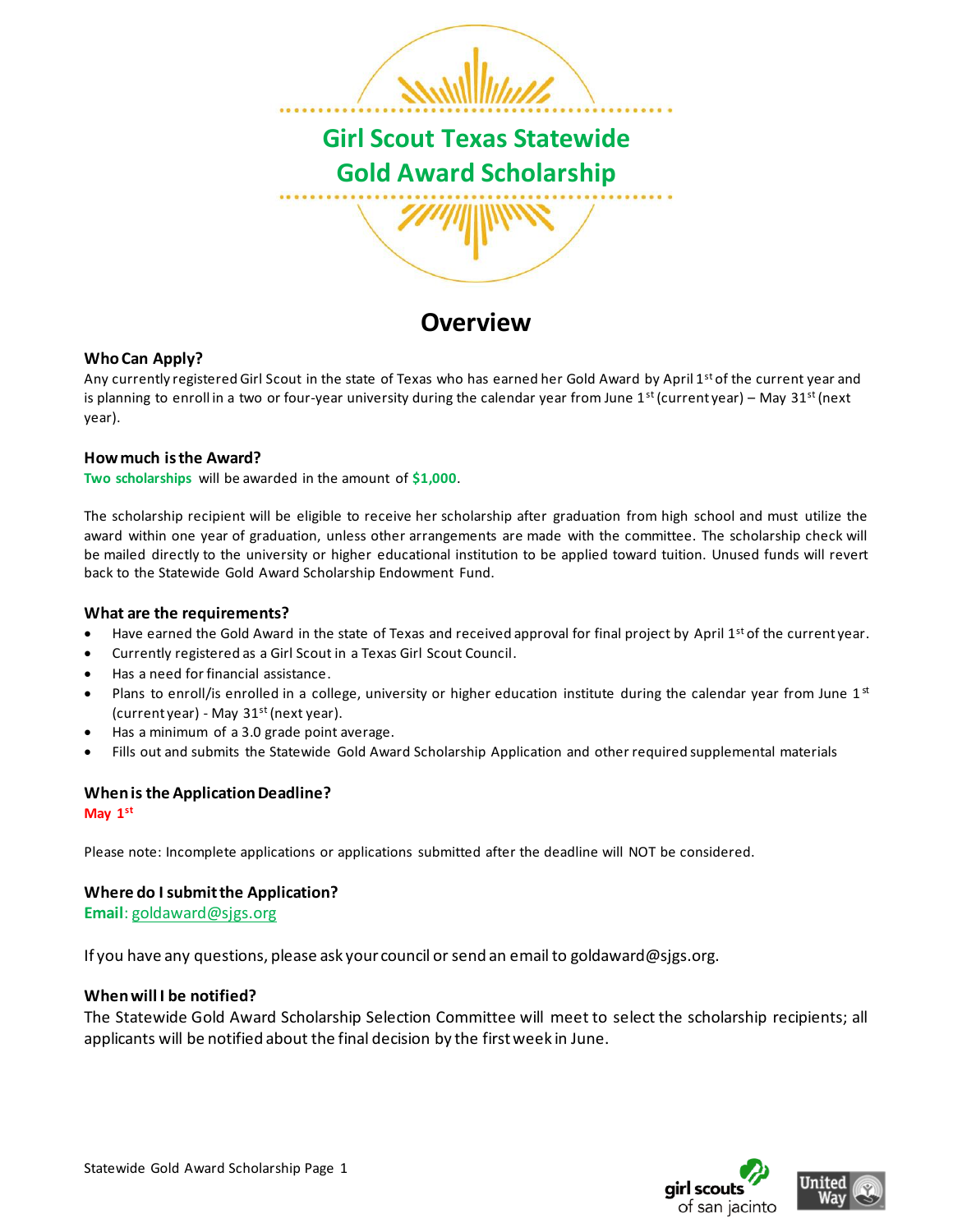# **Application Guidelines**

**1. Send your completed application and supplemental material by email. If sending scans, please ensure legibility.**

### **2. Your application and both of your essays must be typed.**

Here are some suggestions to help you complete an application:

 $\checkmark$  Read the directions and the entire application before you begin.

✓ Write all responses on another piece of paper first, or copy the blank application and fill it out in pencil. Once you are satisfied with all your answers, type the information onto the original application. Copy the completed form and save it for your records. The copy will be there for you to refer to when completing other applications, and you will have it in case you need to send a replacement copy.

 $\checkmark$  Give yourself plenty of time to gather all information needed.

 $\checkmark$  Select your reference carefully. Choose people who really know you and who are willing to complete the reference form on time. If appropriate, you could ask your Gold Award Project Advisor to serve as a reference, although this is not required. It is more important for this person to really know you rather than being well known or involved in your Gold Award project themselves. Allow the person you ask to be your reference enough time to complete the form and return it to you.

 $\checkmark$  When writing your essay, remember to use correct grammar, punctuation, and spelling. All work should be your own original writing. However, after you complete your essay, ask someone you know to read it and suggest corrections. This could be a parent, a teacher, or a friend whose opinion you value.

✓ When providing information about yourself, remember the acronym: S.A.L.T. This stands for Scholarship, Achievement, Leadership, and Teamwork. Sharing what you have accomplished or experienced in each of these areas will give others a good idea about who you are.



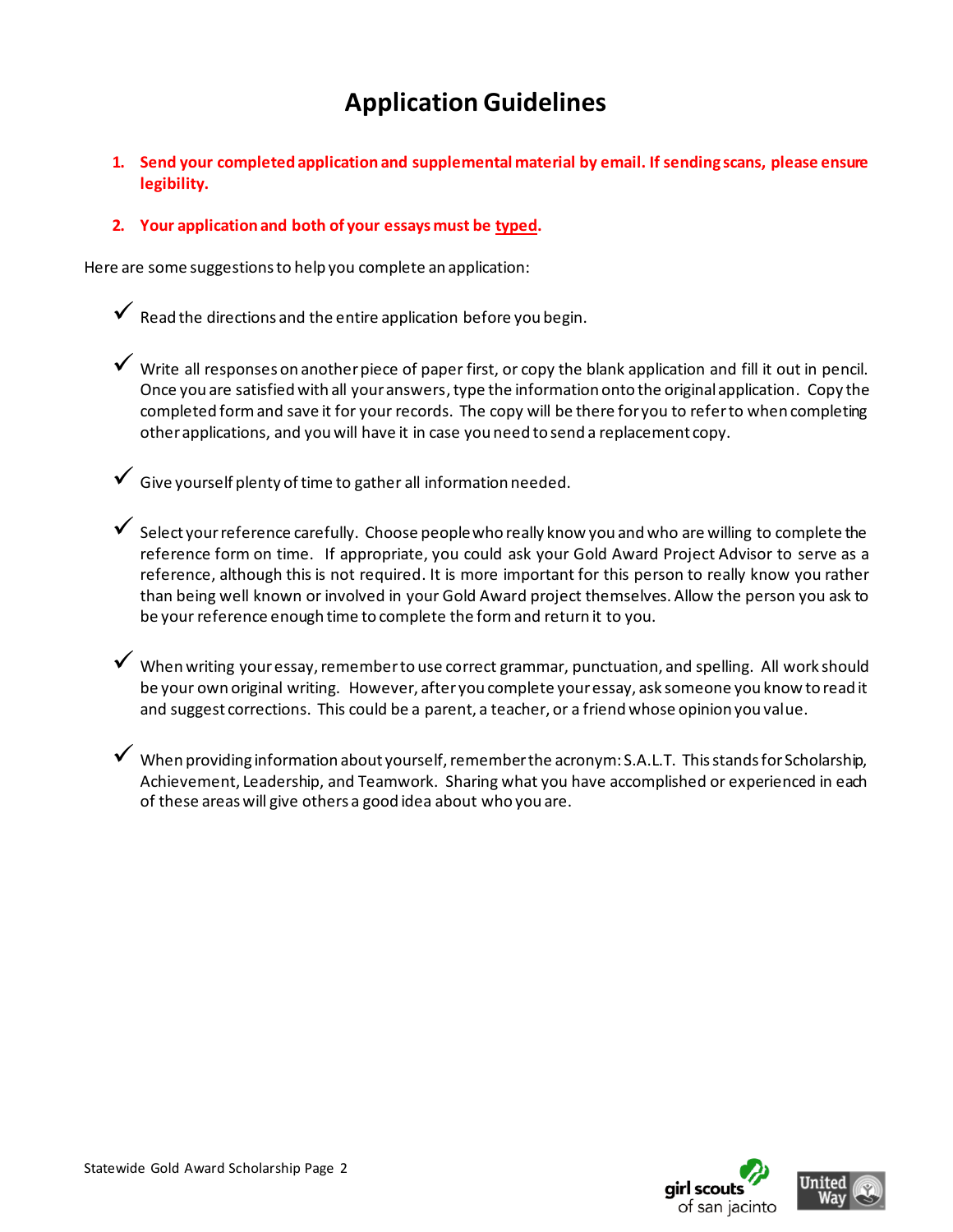# **Application**

| Submit the following information by email to goldaward@sjgs.org                                                                                                                                                                                                                                                                                                                                                                                                                                                                                         |
|---------------------------------------------------------------------------------------------------------------------------------------------------------------------------------------------------------------------------------------------------------------------------------------------------------------------------------------------------------------------------------------------------------------------------------------------------------------------------------------------------------------------------------------------------------|
| The enclosed application—filled out completely, including a verification signature from a member of<br>your home Council's staff                                                                                                                                                                                                                                                                                                                                                                                                                        |
| Gold Award Essay (see page 6)                                                                                                                                                                                                                                                                                                                                                                                                                                                                                                                           |
| Financial Need Essay (see page 6)                                                                                                                                                                                                                                                                                                                                                                                                                                                                                                                       |
| A copy of your official high school transcript sent by either mail or email<br>You or your school can mail the official transcript to Girl Scouts of San Jacinto/Attn: Alix<br>Reilman, 3110 Southwest Freeway, Houston, TX 77098 (post marked by the May 1st deadline)<br>You or your school can email a scanned copy of the official transcript to goldaward@sjgs.org<br>$\bullet$<br>(emailed by the May 1 <sup>st</sup> deadline)<br>NOTE: An official transcript must include an official school seal and/or official signature on the transcript. |
| Parent Statement (see page 5)                                                                                                                                                                                                                                                                                                                                                                                                                                                                                                                           |

**Please note that a transcript is the ONLY application material that can be sent by mail and it is preferred to be received by email. All other materialsMUST arrive via email or they will not be considered.**

| Name:                                            | Phone:                               |      |
|--------------------------------------------------|--------------------------------------|------|
| <b>Address:</b>                                  | City:                                | ZIP: |
| <b>E-mail Address:</b>                           |                                      |      |
| <b>Girl Scout Council:</b>                       | <b>Projected Date of Graduation:</b> |      |
| Date Gold Award was Earned:                      | G.P.A.:                              |      |
| <b>Parent/Guardian Name(s):</b>                  |                                      |      |
| <b>Mother's Occupation:</b>                      | <b>Father's Occupation:</b>          |      |
| \$<br>What is your family's total annual income? |                                      |      |

**Number of siblings age 23 and under who are supported by the family:**

**Certification:** I certify to the accuracy of the following facts. If selected, I will release my name, address and photograph to my Girl Scout council for publication in their newsletter, magazine, and other local newspapers/publications.

Date: Signature of Girl Scout:

**Reference Form** (see pages 7-9)

**Council Certification:** I verify that the above-namedapplicant is a registered member of GSUSA. (To be signed by a member of your home Council's staff—the applicant is responsible for obtaining this signature.)





Statewide Gold Award Scholarship Page 3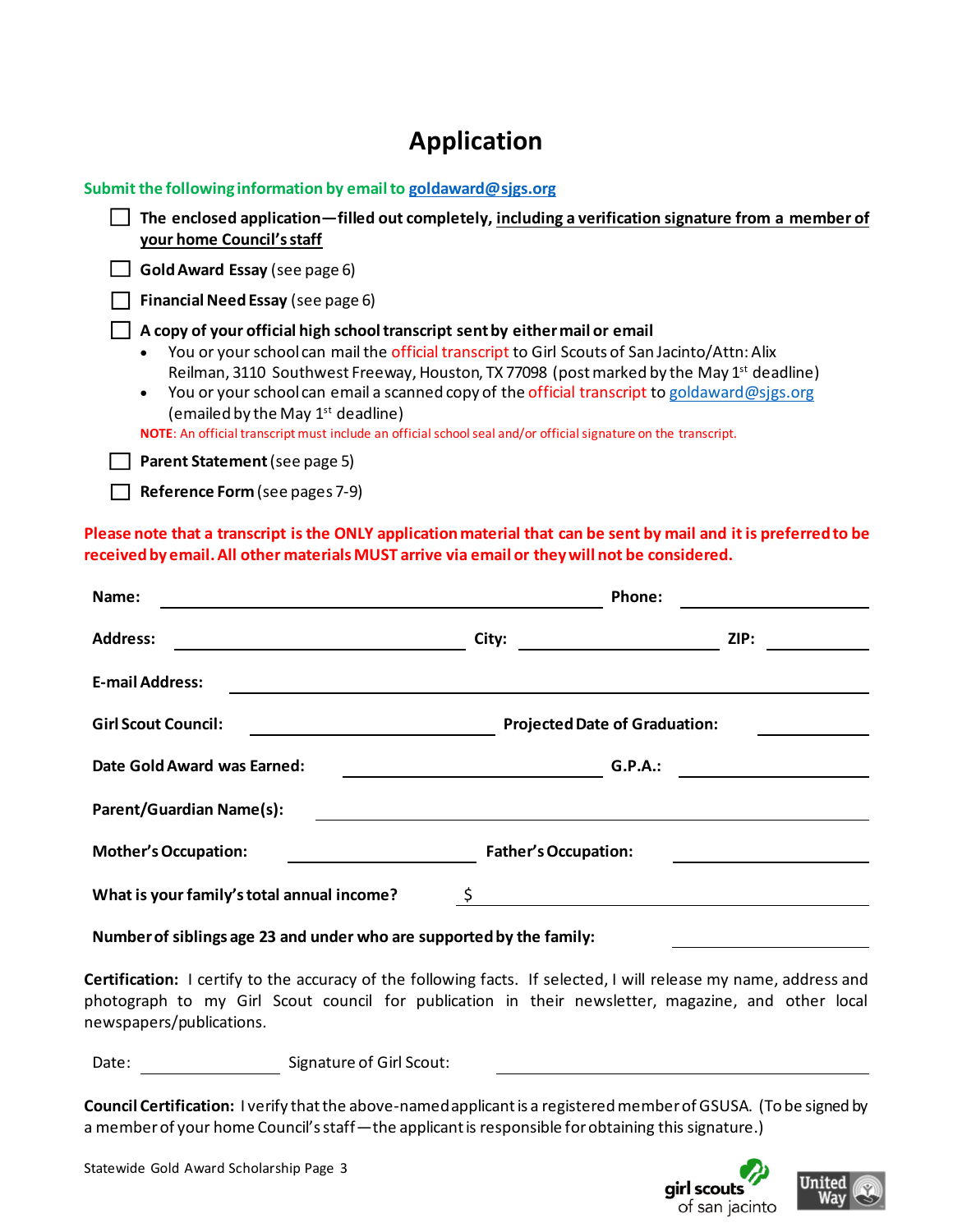Date: Signature of Authorized Council Staff:

**Name of college, university or other higher learning institution you hope to attend:**

| What will be your major field of study in school?        |  |
|----------------------------------------------------------|--|
| How many years have you been a registered Girl<br>Scout? |  |
| Date of final approval for Girl Scout Gold Award:        |  |
| <b>Girl Scouting Achievements:</b>                       |  |

List leadership positions and honors received during your senior high school years from your religious institution, high school and community. Use attachments if necessary.

| <b>Leadership Positions</b> | <b>Honors</b> |
|-----------------------------|---------------|
|-----------------------------|---------------|

Describe your involvement in each of the following. Use attachments if necessary.

**A. Your school extracurricular activities (i.e. band):** 

**B. Your community extracurricular activities (i.e. church group):** 



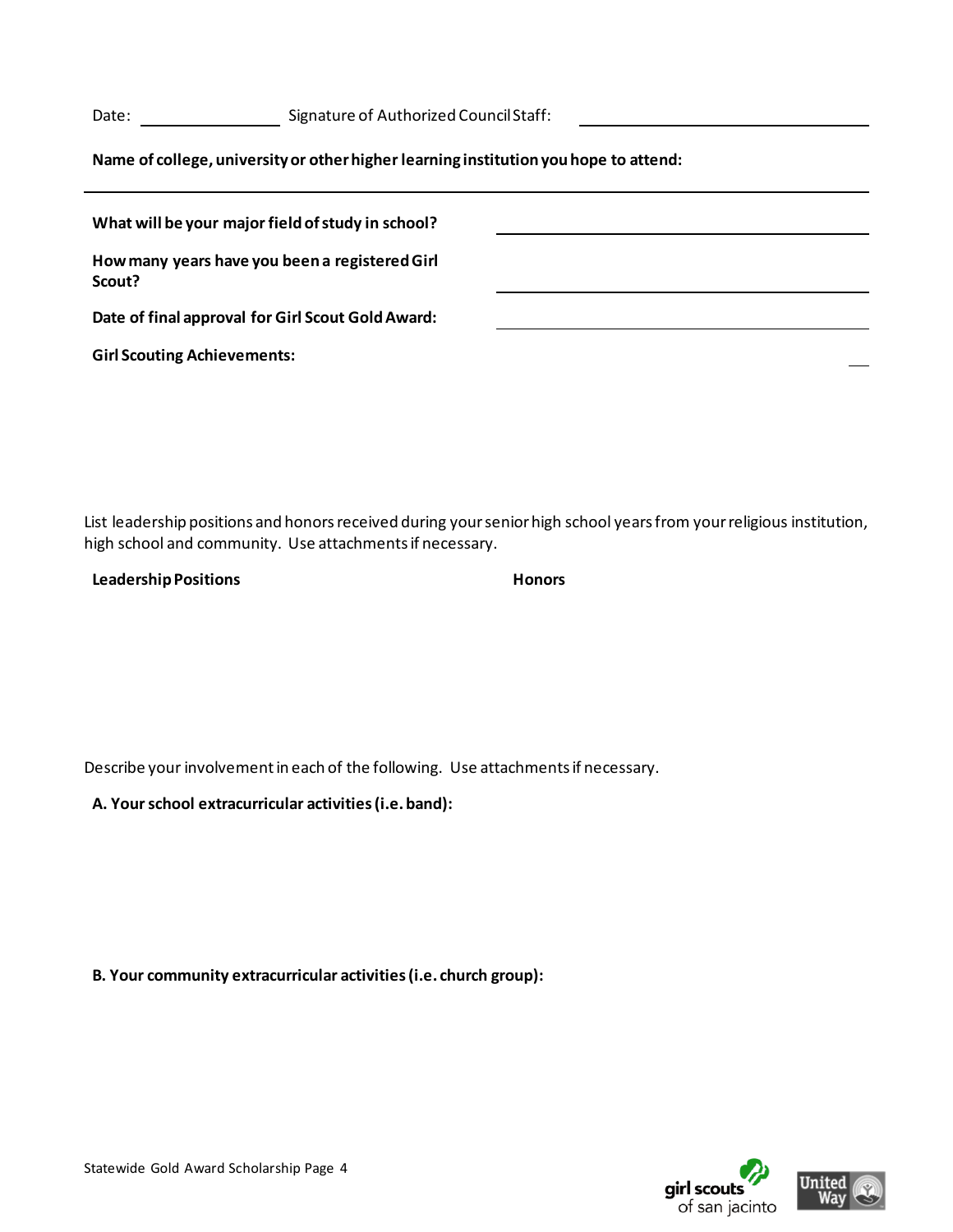## **Parent Statement Regarding Selection of Statewide Gold Award Scholarship**

This form must be signed and attached to the application. If not, the application will be considered incomplete and will not be considered for the application process.

By signing this statement, I accept that there is value and experience gained through the application process regardless of the outcome.

By signing this statement, I agree to accept the decision of selection by the Statewide Gold Award Scholarship Selection Committee as final.

In consideration of the benefits derived from this honor, if selected, I hereby totally and voluntarily waive any claim against the Girl Scout Councils in Texas and the Girl Scouts of the U.S.A. If selected, I agree to have my daughter's name, address and photograph released to her Girl Scout council for publication in their newsletter, magazine, and other local newspapers/publications.

Furthermore, I have been apprised that under no circumstances will the reasons for an applicant's acceptance or rejection be disclosed or discussed. Once submitted, all materials become the property of the Statewide Gold Award Scholarship Selection Committee.

I have read the foregoing and I agree to the contents of this statement.

Printed Name of Parent/Guardian

Signature of Parent/Guardian Date by Calculation Date Date

Applicant's Name Date of the Contract of the Contract of the Date Date of the Date of the Date of the Date of the Date of the Date of the Date of the Date of the Date of the Date of the Date of the Date of the Date of the





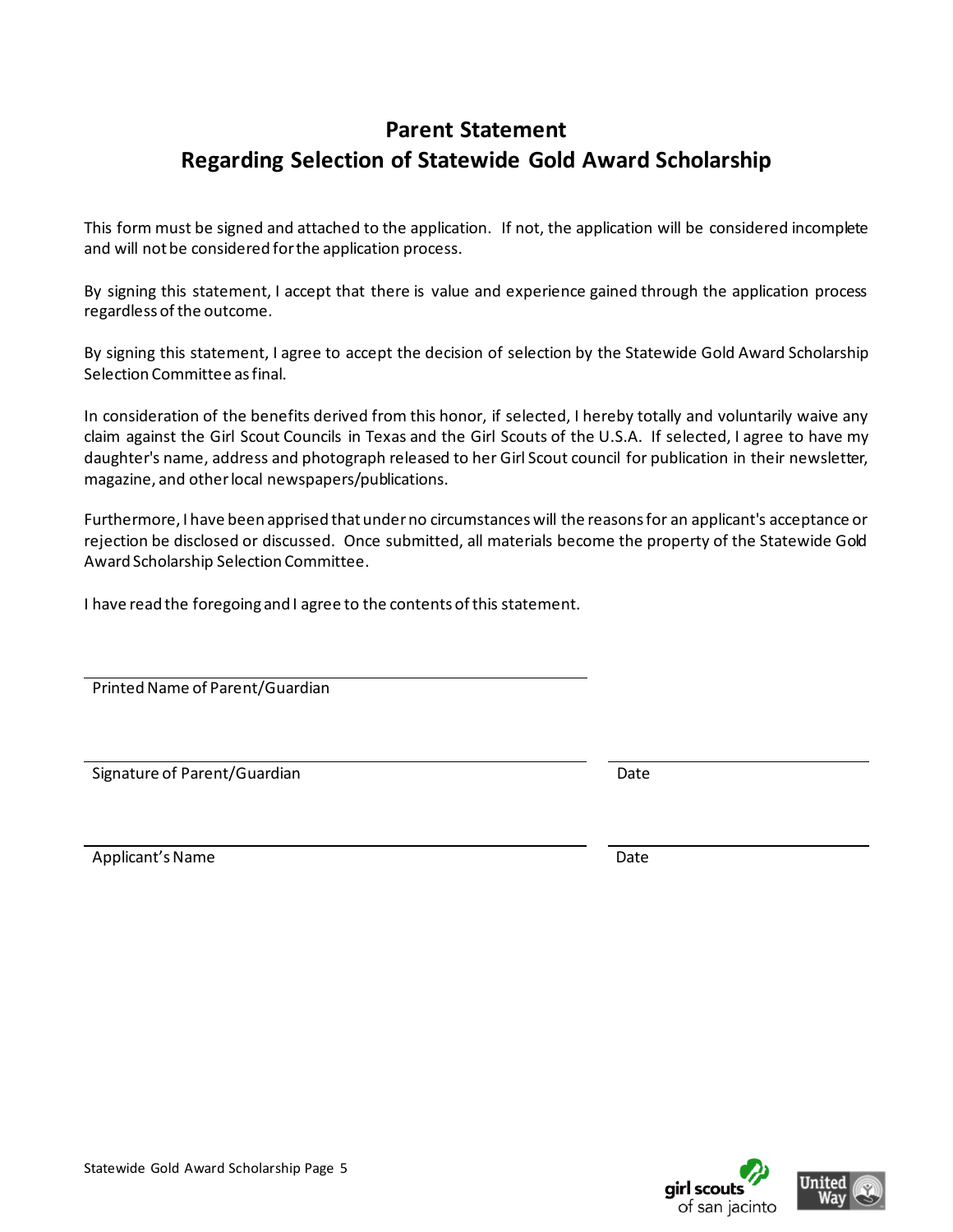# **Essays**

### 1. **Gold Award Essay**

Please type a 500 word (or less) essay describing your Gold Award Project. The essay should include the following:

- a. What issue you addressed
- b. Why you picked that issue
- c. How the community was impacted by your project
- d. How you planned to sustain your project and did your sustainability plan work
- e. What you learned from your project and how it impacted you

### 2. **Financial Need Short Essay**

Please type a 150 word (or less) short essay describing how the scholarship would be of assistance. Please include information on any family situation(s) causing a financial hardship. Also include any information about scholarships that have already been received.



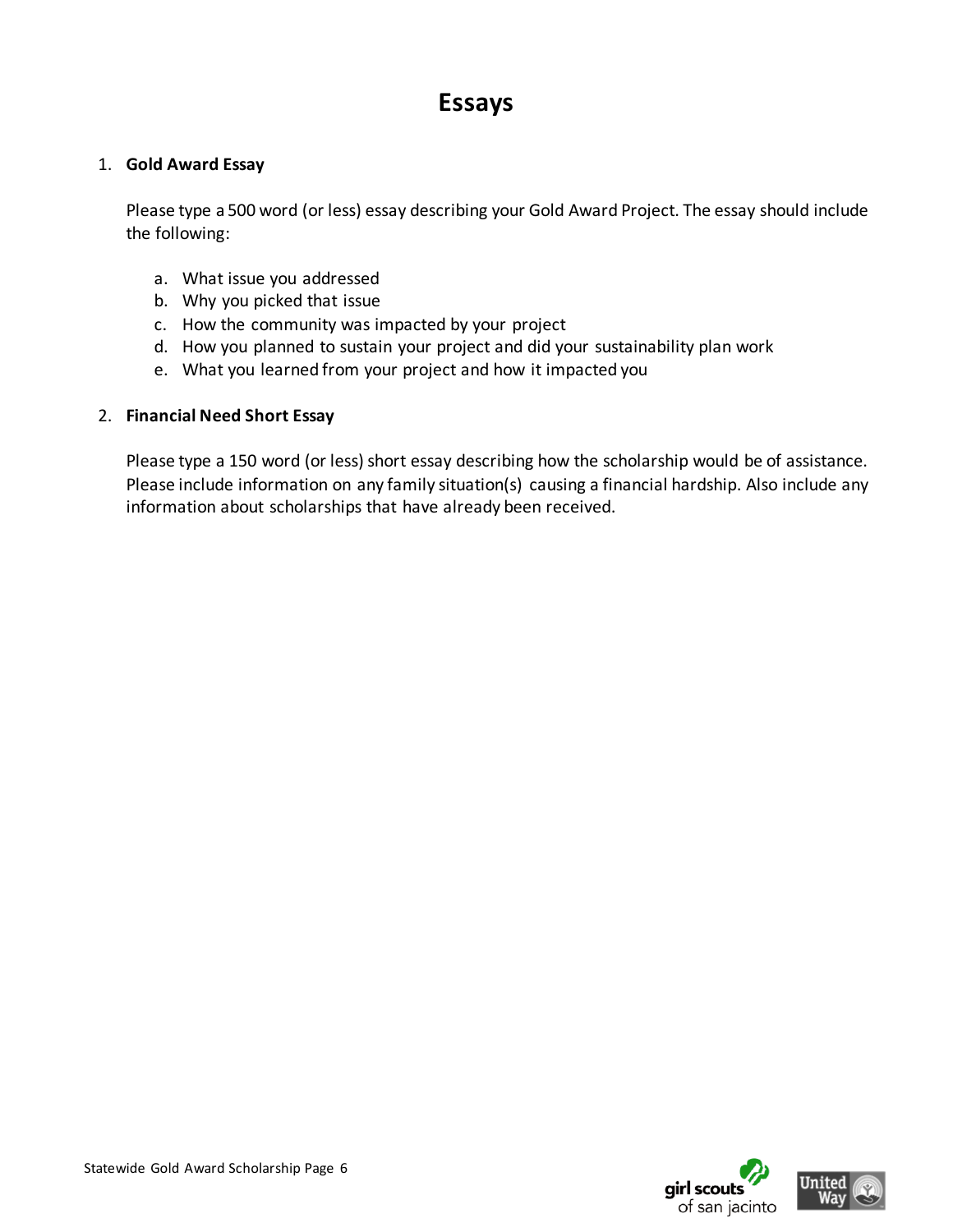# **Applicant Reference Form**

**Deadline:**May 1st **Submission:** email t[o goldaward@sjgs.org](mailto:goldaward@sjgs.org)

### **Instructions**

**Scholarship Applicant:** Please complete Part I and ask an adult who knows you well to fill out Part II on your behalf. *Your parents or other relatives may not complete a reference form for you.*

**Reference:** Complete Part II. Please type. Return this reference form directly to the applicant, so she can turn it in with her application.

### **Part I:** To be completed by the applicant

| Name:                      | Phone: |      |
|----------------------------|--------|------|
| <b>Address:</b>            | City:  | ZIP: |
| <b>E-mail Address:</b>     |        |      |
| <b>Girl Scout Council:</b> |        |      |

### Part II: To be completed by the reference

I am applying for the Statewide Gold Award Scholarship. The young woman who applies for the Statewide Gold Award Scholarship must:

- Have earned the Girl Scout Gold Award and received approval of Gold Award final project by their council Gold Award Committee.
- Currently be registered as a Girl Scout in the state of Texas.
- Have a need for financial assistance.
- Plan to enroll in a college, university or higher education institute during the calendar year from June 1 (current year) - May 31 (next year).

I would appreciate it if you would provide a reference for me using this form to describe my qualifications.

How long have you known the candidate?

In what capacity have you known her?



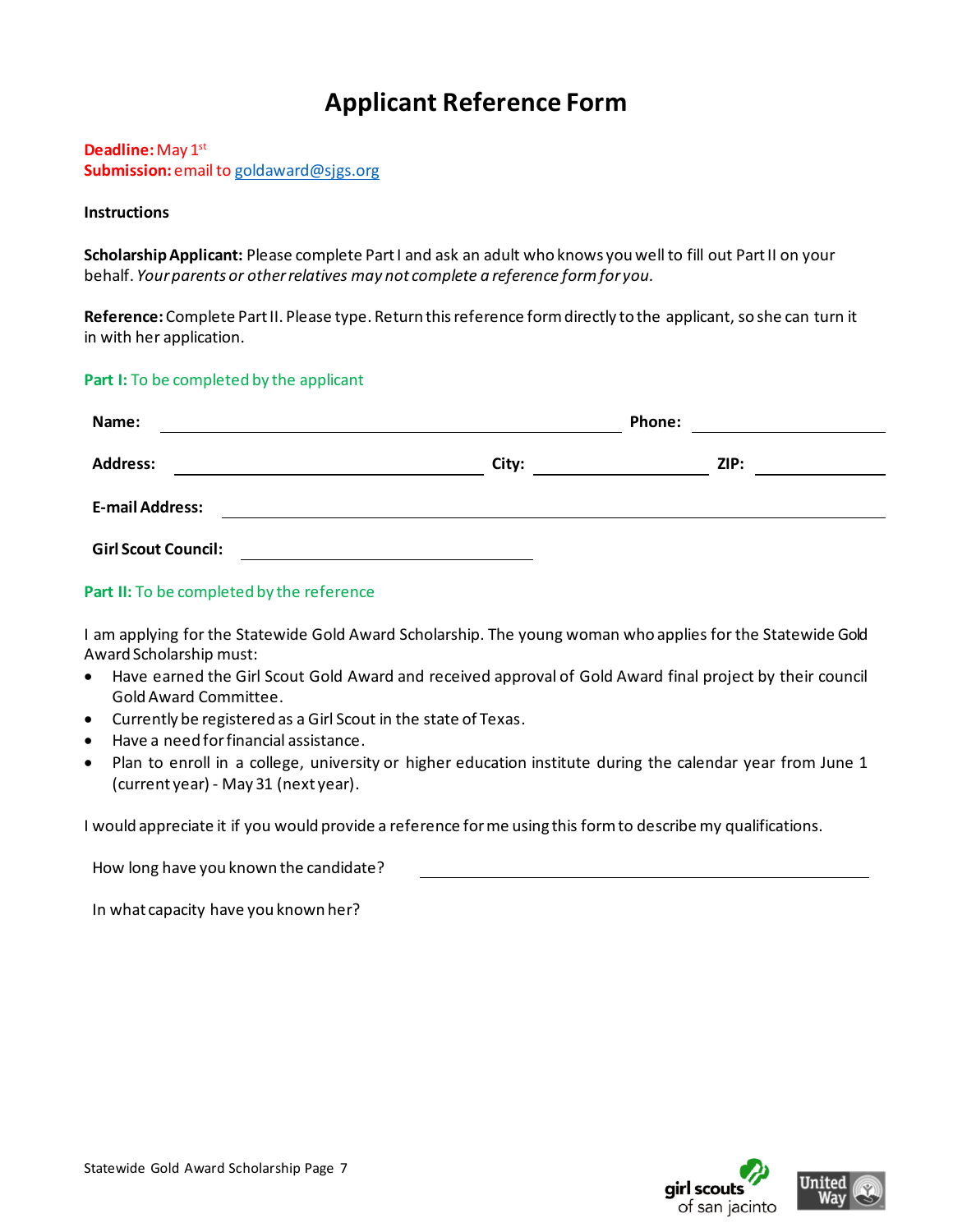Check one rating in each category to assess the following qualities of the candidate. Mark N/A, not applicable, if you do not know.

| <b>Qualities</b>                  | Poor | Fair | Average | Above<br>Average | <b>Superior</b> | N/A |
|-----------------------------------|------|------|---------|------------------|-----------------|-----|
| Dependable and responsible        |      |      |         |                  |                 |     |
| Relates well to new people        |      |      |         |                  |                 |     |
| Communicates/shares ideas or      |      |      |         |                  |                 |     |
| feelings                          |      |      |         |                  |                 |     |
| Accepts differences in people     |      |      |         |                  |                 |     |
| Works well with peers             |      |      |         |                  |                 |     |
| Relates well to adults            |      |      |         |                  |                 |     |
| Adaptable and flexible            |      |      |         |                  |                 |     |
| Shows humor and spontaneity       |      |      |         |                  |                 |     |
| Takes part in decision-making     |      |      |         |                  |                 |     |
| Able to direct the work of others |      |      |         |                  |                 |     |
| Problem-solving ability           |      |      |         |                  |                 |     |

Please describe the applicant's special strengths, skills and areas of weakness as they related to the criteria for the scholarship. Please give specific examples. (You may attach additional pages to this form if needed.)